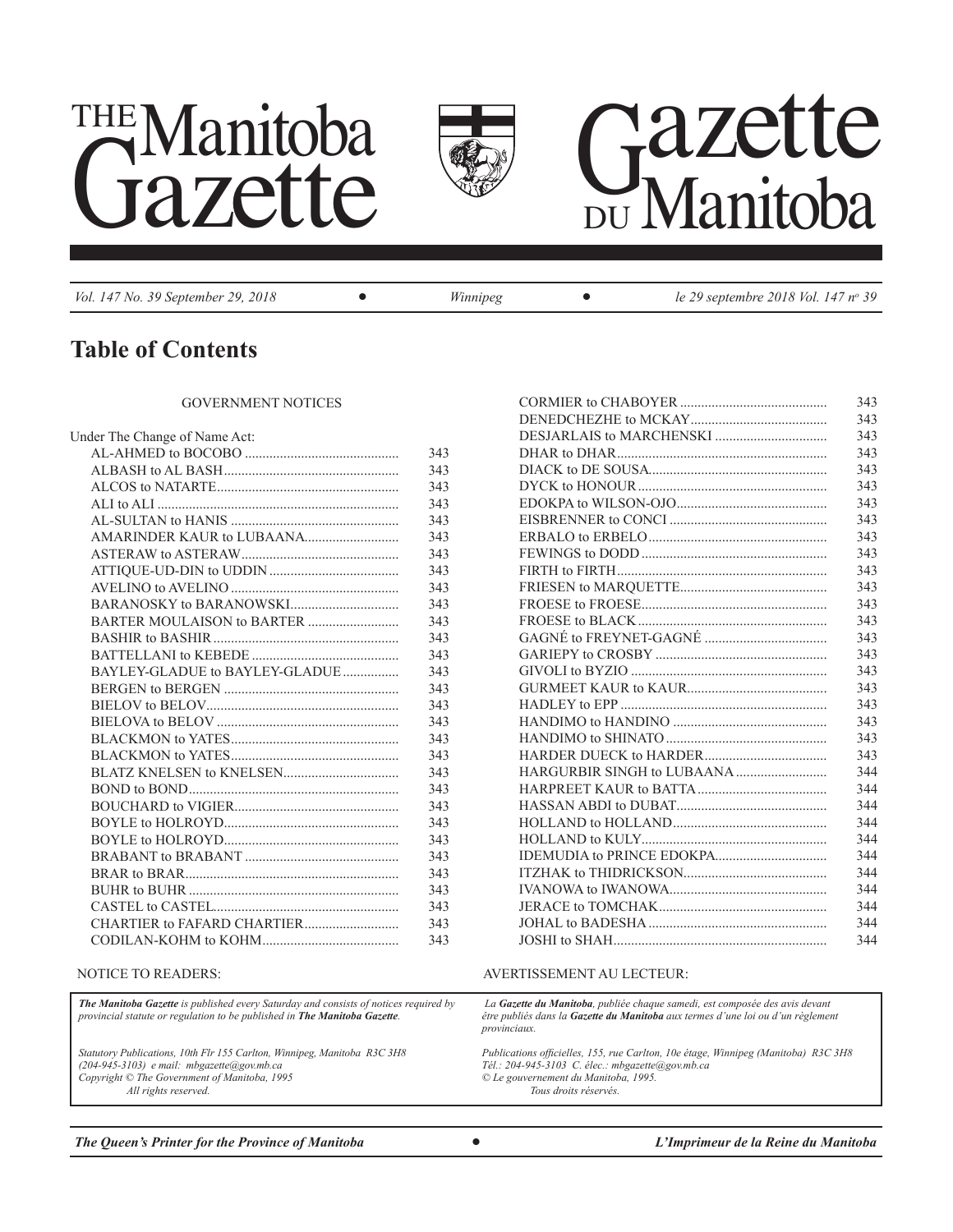$\bullet$ 

Vol. 147 No. 39

 $\bullet$ 

#### PUBLIC NOTICES

 $\bullet$ 

| Under The Trustee Act: Estate:         |     |
|----------------------------------------|-----|
|                                        | 347 |
|                                        | 347 |
|                                        | 347 |
|                                        | 347 |
|                                        | 347 |
|                                        | 347 |
|                                        | 347 |
|                                        | 347 |
|                                        | 347 |
|                                        | 348 |
|                                        | 348 |
|                                        | 348 |
|                                        | 348 |
|                                        | 348 |
|                                        | 348 |
|                                        | 348 |
|                                        | 348 |
|                                        | 348 |
| Under The Executions Act: Court Notice |     |
|                                        | 349 |

|                                      | 344 |
|--------------------------------------|-----|
|                                      |     |
|                                      | 344 |
|                                      | 344 |
|                                      | 344 |
|                                      |     |
|                                      | 344 |
|                                      | 344 |
| MAAN-SHAHIA to MAANSHAHIA            | 344 |
|                                      | 344 |
|                                      |     |
|                                      | 344 |
|                                      | 344 |
|                                      | 344 |
|                                      | 344 |
|                                      |     |
|                                      | 344 |
|                                      | 344 |
|                                      | 344 |
|                                      | 344 |
|                                      |     |
|                                      | 344 |
|                                      | 344 |
|                                      | 344 |
|                                      | 344 |
|                                      |     |
|                                      | 344 |
|                                      | 344 |
|                                      | 344 |
|                                      |     |
|                                      | 344 |
|                                      | 344 |
|                                      | 344 |
|                                      | 344 |
|                                      |     |
|                                      | 344 |
|                                      | 344 |
|                                      | 344 |
|                                      | 344 |
|                                      |     |
|                                      | 344 |
|                                      | 344 |
|                                      | 344 |
|                                      | 344 |
|                                      |     |
|                                      | 344 |
| RUBERANDINDA to RUBERANDINDA         | 344 |
| SASS-LUINENBURG to LUINENBURG        | 344 |
|                                      | 344 |
|                                      |     |
|                                      | 344 |
|                                      | 344 |
|                                      | 344 |
|                                      | 344 |
|                                      |     |
|                                      | 344 |
|                                      | 344 |
|                                      | 345 |
|                                      | 345 |
|                                      |     |
|                                      | 345 |
| TOMKINS FLANAGAN to TOMKINS-FLANAGAN | 345 |
|                                      | 345 |
|                                      | 345 |
|                                      |     |
|                                      | 345 |
| WALOWSKI-PORTER to WALOWSKI          | 345 |
| WARKA SOLOMON KAHSAY to SOLOMON      | 345 |
|                                      | 345 |
|                                      |     |
|                                      | 345 |
|                                      | 345 |
|                                      | 345 |
|                                      | 345 |
|                                      |     |
|                                      | 345 |
|                                      |     |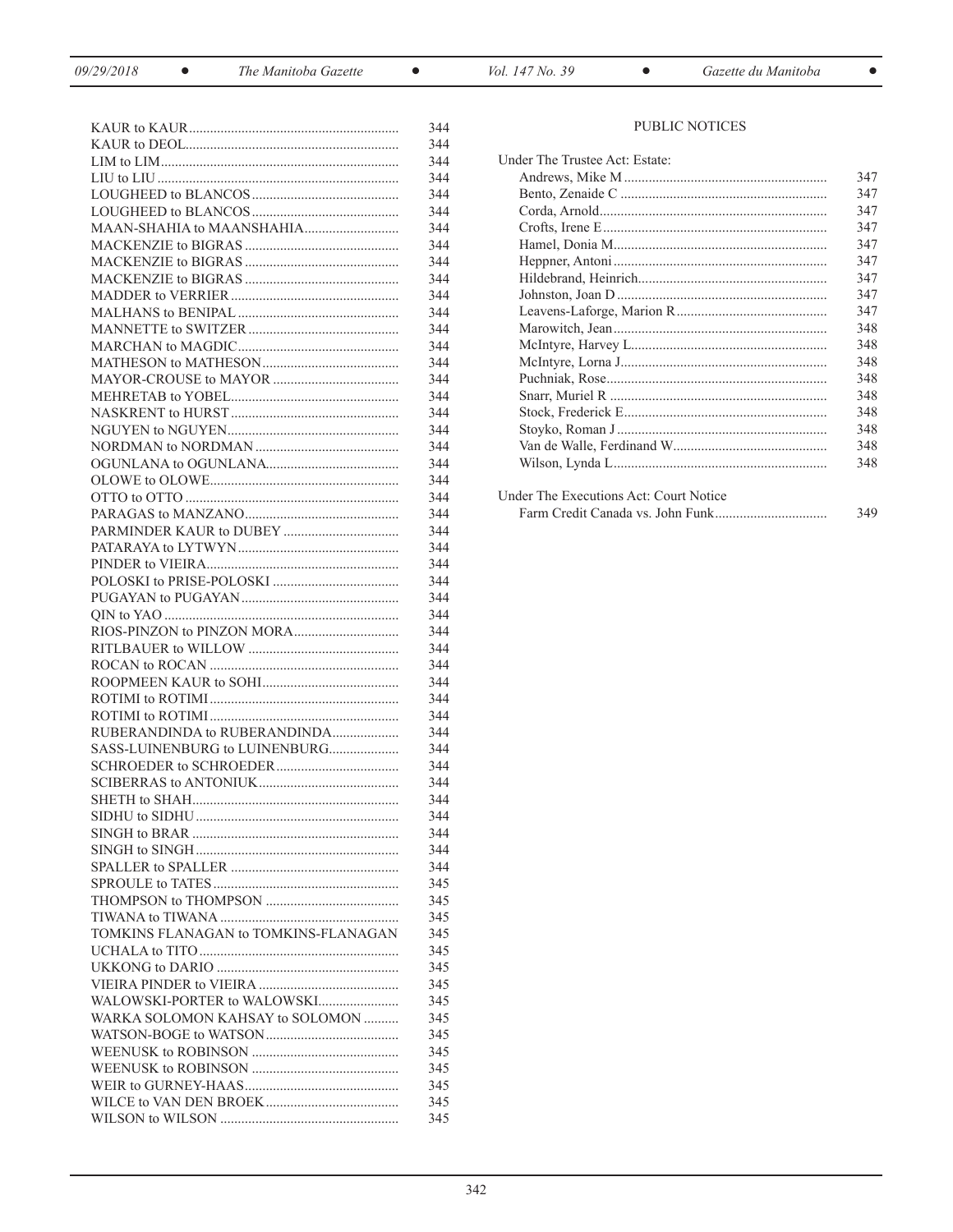| 09/29/2018 | The Manitoba Gazette |  | <i>Vol.</i> 147 No. 39 |  | Gazette du Manitoba |  |
|------------|----------------------|--|------------------------|--|---------------------|--|
|------------|----------------------|--|------------------------|--|---------------------|--|

#### **GOVERNMENT NOTICES**

#### **UNDER THE CHANGE OF NAME ACT**

| <b>Date of Change</b> | <b>Former Name</b>                                 | <b>New Name</b>                                          | <b>Location</b>                    |
|-----------------------|----------------------------------------------------|----------------------------------------------------------|------------------------------------|
| 2018-04-13            | AL-AHMED, ASRAR B                                  | BOCOBO, NORITA TOLENTINO                                 | <b>WINNIPEG</b>                    |
| 2018-04-05            | ALBASH, HAURAA                                     | AL BASH, HAURAA                                          | <b>WINNIPEG</b>                    |
| 2018-04-19            | ALCOS, MADELYN JOYCE RECOLIZADO                    | NATARTE, MADELYN JOYCE                                   |                                    |
| 2018-04-05            | ALI, SHAHEEN                                       | ALI, SHAHEEN HAITHAM MAHMOOD                             | <b>WINNIPEG</b>                    |
| 2018-04-05            | AL-SULTAN, JEANNE HANIS                            | HANIS, JEANNE ANNE                                       | <b>WINNIPEG</b>                    |
| 2018-04-13            | <b>AMARINDER KAUR</b>                              | LUBAANA, AMARINDER SANDLAS                               | <b>WINNIPEG</b>                    |
| 2018-04-12            | ASTERAW, TSIGAHANNA                                | ASTERAW, LEMLEM BERHANE                                  | <b>WINNIPEG</b>                    |
| 2018-04-06            | ATTIQUE-UD-DIN, MOHAMMED                           | UDDIN, MOHAMMED ATTIQUE                                  | <b>WINNIPEG</b>                    |
| 2018-04-10            | AVELINO, EZEKIEL                                   | AVELINO, EZEKIEL ALVAR                                   | <b>NEEPAWA</b>                     |
| 2018-04-11            | BARANOSKY, DAVID LARRY                             | BARANOWSKI, DAVID LARRY                                  | <b>ROBLIN</b>                      |
| 2018-04-05            | BARTER MOULAISON, JANE ALEXANDRA                   | BARTER, JANE ALEXANDRA                                   | <b>WINNIPEG</b>                    |
| 2018-04-06            | <b>BASHIR, YACQUB ABDINASIR</b>                    | BASHIR, YAQUB ABDINASIR                                  | <b>WINNIPEG</b>                    |
| 2018-04-13            | BATTELLANI, HANNA GEBEYEHU                         | KEBEDE, HANNA GEBEYEHU                                   | <b>WINNIPEG</b>                    |
| 2018-04-06            | BAYLEY-GLADUE, LLEWELYN                            | BAYLEY-GLADUE, TRENT LLEWELYN                            | PORTAGE LA                         |
|                       |                                                    |                                                          | <b>PRAIRIE</b>                     |
| 2018-04-19            | BERGEN, EMMA CORNELIA                              | BERGEN, EMMET AUSTIN                                     | <b>WINNIPEG</b>                    |
| 2018-04-05            | <b>BIELOV, OLEKSII</b>                             | <b>BELOV, ALEXEY</b>                                     | <b>WINNIPEG</b>                    |
| 2018-04-05            | BIELOVA, MARYNA                                    | <b>BELOV, MARINA</b>                                     | <b>WINNIPEG</b>                    |
| 2018-04-13            | BLACKMON, DALLAS AUBREE                            | YATES, DALLAS AUBREE                                     | <b>THOMPSON</b>                    |
| 2018-04-13            | BLACKMON, DEVYNN RAE                               | YATES, DEVYNN RAE                                        | <b>THOMPSON</b>                    |
| 2018-04-05            | BLATZ KNELSEN, IMMANUEL                            | KNELSEN, IMMANUEL                                        | <b>WINKLER</b>                     |
| 2018-04-11            | <b>BOND, JERRID CLAYTON</b>                        | BOND, JC                                                 | <b>WINNIPEG</b>                    |
| 2018-04-06            | BOUCHARD, CLAIRE MARIE REGINA                      | VIGIER, CLAIRE MARIE REGINA                              | <b>TEULON</b>                      |
| 2018-04-05            | BOYLE, DRAKE JAMES EDWARD                          | HOLROYD, DRAKE JAMES EDWARD                              | <b>WINNIPEG</b>                    |
| 2018-04-05            | BOYLE, HARLAN ALLEN XANDER                         | HOLROYD, HARLAN ALLEN XANDER                             | <b>WINNIPEG</b>                    |
| 2018-04-19            | BRABANT, JOSEPH DAVID HENRI                        | BRABANT, DAVID JOSEPH HENRI                              | <b>WINNIPEG</b>                    |
| 2018-04-19            | <b>BRAR, SIMAN KAUR</b>                            | BRAR, SIMRAN KAUR                                        | <b>WINNIPEG</b>                    |
| 2018-04-06            | <b>BUHR, DYLAN EARL HEDGES</b>                     |                                                          | <b>WINNIPEG</b>                    |
| 2018-04-11            | CASTEL, GENIEVEVE MARY ANN                         | BUHR, DANIKA PHIONA HEDGES<br>CASTEL, GENEVIEVE MARY ANN | <b>WINNIPEG</b>                    |
|                       |                                                    |                                                          |                                    |
| 2018-04-06            | CHARTIER, MARIE DENISE COLOMBE                     | FAFARD CHARTIER, COLOMBE DENISE<br><b>MARIE</b>          | <b>WINNIPEG</b>                    |
| 2018-04-05            |                                                    |                                                          |                                    |
| 2018-04-10            | CODILAN-KOHM, LUZVIMINDA<br>CORMIER, CARTER DAMIAN | KOHM, GRACE BLESSING<br>CHABOYER, CARTER DAMIAN          | <b>WINNIPEG</b><br><b>THOMPSON</b> |
| 2018-04-05            | DENEDCHEZHE, HANNAH SKYE                           | MCKAY, HANNAH SKYE                                       | <b>BERENS RIVER</b>                |
|                       | <b>DENECHEZHE</b>                                  |                                                          |                                    |
| 2018-04-10            | DESJARLAIS, STACI-LYNN SAGE DAWN                   | MARCHENSKI, STACI LYNN SAGE DAWN                         | <b>CARBERRY</b>                    |
| 2018-04-11            | DHAR, SATYAM                                       | DHAR, DIYAN                                              | <b>WINNIPEG</b>                    |
| 2018-04-11            | DIACK, ALEXANDRA ALPHIE                            | DE SOUSA, ALEXANDRA CABRAL                               | <b>DUFRESNE</b>                    |
| 2018-04-13            | DYCK, VICKI ANNE MARIE                             | HONOUR, VICKI ANNE MARIE                                 | <b>WINNIPEG</b>                    |
| 2018-04-16            | EDOKPA, EHIANATA MILDRED                           | WILSON-OJO, MILDRED EHIANATA                             | WINNIPEG                           |
| 2018-04-13            | EISBRENNER, SARAH JOANNE                           | CONCI, SARAH JOANNE                                      | <b>WINNIPEG</b>                    |
| 2018-04-10            | ERBALO, DINKENESI ABEBE                            | ERBELO, DINKNESH ABEBE                                   | <b>WINNIPEG</b>                    |
| 2018-04-12            | FEWINGS, CAITLIN CHRISTINA                         | DODD, CAITLIN CHRISTINA                                  | <b>WINNIPEG</b>                    |
| 2018-04-19            | FIRTH, EMMA LULU                                   | FIRTH, NICOLAS JAMES                                     | <b>WINNIPEG</b>                    |
| 2018-04-05            | FRIESEN, CHERYL RAE                                | MARQUETTE, CHERYL RAE                                    | <b>TEULON</b>                      |
| 2018-04-17            | FROESE, ETHAN ALEXANDER JAMES                      | FROESE, AMANDA ALEXANDER JAMES                           | <b>WINNIPEG</b>                    |
| 2018-04-17            | FROESE, TWYLA HEATHER                              | BLACK, TWYLA HEATHER                                     | <b>WINNIPEG</b>                    |
| 2018-04-05            | GAGNÉ, ARIANE JULIA MARIE FREYNET                  | FREYNET-GAGNÉ, ARIANE JULIA MARIE                        | <b>WINNIPEG</b>                    |
| 2018-04-06            | GARIEPY, KALISTA-MIA ANGEL DESTINY                 | CROSBY, ANGEL STE-JEANNE                                 | <b>WINNIPEG</b>                    |
| 2018-04-16            | GIVOLI, LUCY                                       | BYZIO, LUCY                                              | <b>WINNIPEG</b>                    |
| 2018-04-17            | <b>GURMEET KAUR</b>                                | KAUR, GURMEET                                            | <b>WINNIPEG</b>                    |
| 2018-04-10            | HADLEY, ANDREA JULIE                               | EPP, ANDREA JULIE                                        | <b>BRANDON</b>                     |
| 2018-04-10            | HANDIMO, DAGMANI                                   | HANDINO, DAGMAWI TEMESGEN                                | <b>WINNIPEG</b>                    |
| 2018-04-10            | HANDIMO, TEMESGEN                                  | SHINATO, TEMESGEN HANDINO                                | <b>WINNIPEG</b>                    |
| 2018-04-11            | HARDER DUECK, ELVIS                                | HARDER, ELVIS                                            | TYNDALL                            |
|                       |                                                    |                                                          |                                    |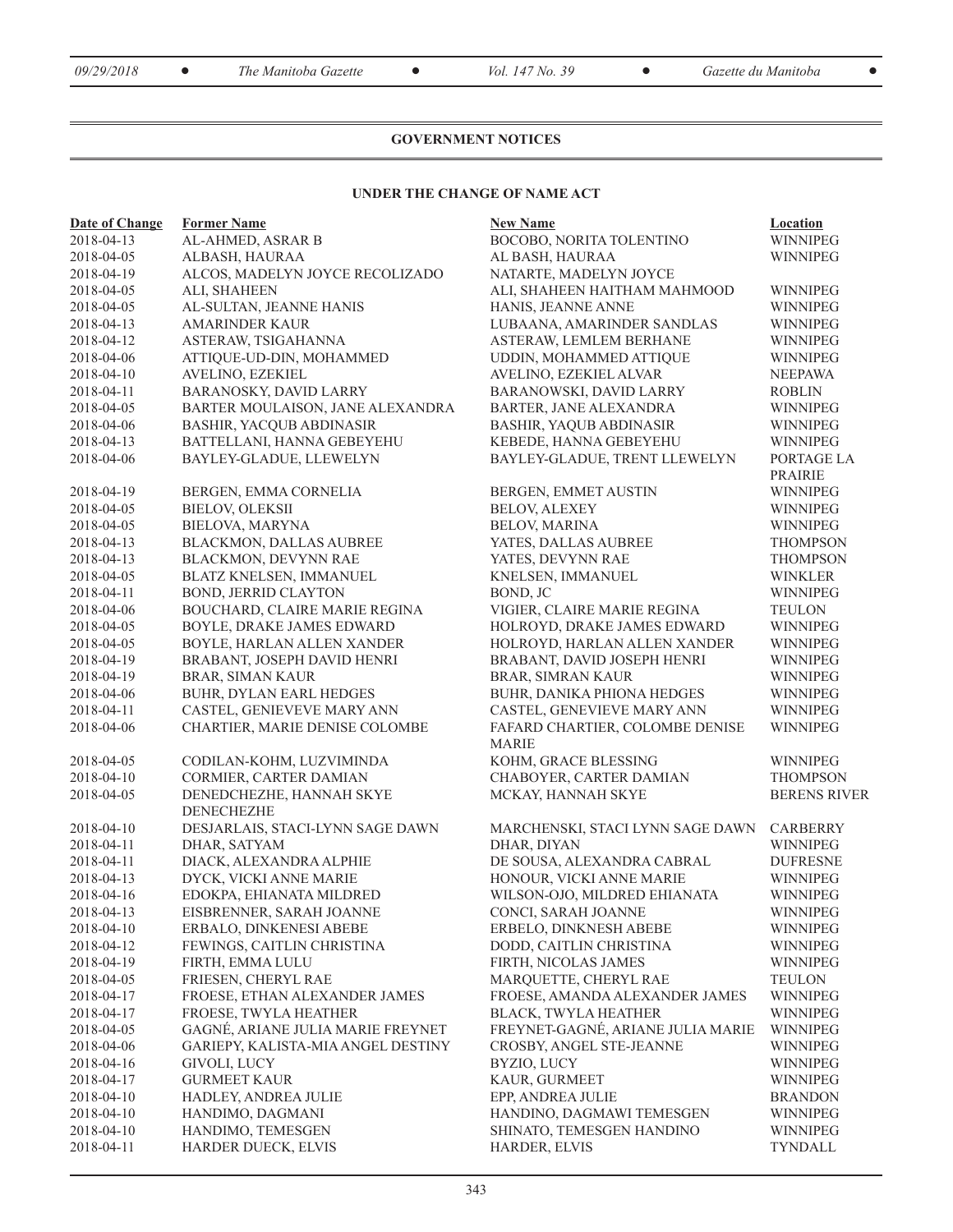| 09/29/2018 |  | The Manitoba Gazette |  | <i>Vol.</i> 147 No. 39 |  | Gazette du Manitoba |  |
|------------|--|----------------------|--|------------------------|--|---------------------|--|
|------------|--|----------------------|--|------------------------|--|---------------------|--|

| <b>Date of Change</b> | <b>Former Name</b>                   | <b>New Name</b>                                       | Location          |
|-----------------------|--------------------------------------|-------------------------------------------------------|-------------------|
|                       |                                      |                                                       |                   |
| 2018-04-13            | <b>HARGURBIR SINGH</b>               | LUBAANA, HARGURBIR SINGH                              | WINNIPEG          |
| 2018-04-10            | <b>HARPREET KAUR</b>                 | BATTA, HARPREET KAUR                                  | <b>WINNIPEG</b>   |
| 2018-04-11            | HASSAN ABDI, ABDIGAFAR               | DUBAT, SALMAN                                         | <b>WINNIPEG</b>   |
| 2018-04-06            | HOLLAND, LUCIE MAY                   | HOLLAND, LUCIE MAY KULY                               | <b>WINNIPEG</b>   |
| 2018-04-06            | HOLLAND, MICHELLE YVONNE KULY        | KULY, MICHELLE YVONNE                                 | <b>WINNIPEG</b>   |
| 2018-04-16            | <b>IDEMUDIA, SADE VALERIE</b>        | PRINCE EDOKPA, SADE VALERIE                           | WINNIPEG          |
| 2018-04-06            | ITZHAK, ORIANNA ANN-MIRIAM           | THIDRICKSON, ORIANNA HEATHER                          | WINNIPEG          |
| 2018-04-06            | IVANOWA, PAULINA O                   | IWANOWA, PAULINA OLGA                                 | WINNIPEG          |
|                       |                                      |                                                       |                   |
| 2018-04-12            | JERACE, JEREMIAH JORDAN              | TOMCHAK, JEREMIAH JORDAN                              | THE PAS           |
| 2018-04-19            | JOHAL, RAJANPREET KAUR               | BADESHA, RAJANPREET KAUR                              | <b>WINNIPEG</b>   |
| 2018-04-13            | <b>JOSHI, AMI PRASHANTKUMAR</b>      | SHAH, AMI MAYUR                                       | <b>BRANDON</b>    |
| 2018-04-11            | <b>KAUR, GURASIS</b>                 | KAUR, GURASEES                                        | <b>WINNIPEG</b>   |
| 2018-04-13            | KAUR, KULWINDER                      | DEOL, KULWINDER KAUR                                  | <b>WINNIPEG</b>   |
| 2018-04-16            | LIM, HYUN JUN                        | LIM, HARRY HYUN JUN                                   | <b>WINNIPEG</b>   |
| 2018-04-17            | LIU, ROU YU                          | LIU, RUO YU                                           | <b>WINNIPEG</b>   |
| 2018-04-12            | LOUGHEED, ISAAC ENRIQUE              | BLANCOS, ISAAC ENRIQUE                                | <b>BRANDON</b>    |
| 2018-04-12            | LOUGHEED, JORDYN NICOLE              | BLANCOS, JORDYN NICOLE                                | <b>BRANDON</b>    |
| 2018-04-12            | MAAN-SHAHIA, FATEHBIR SINGH          | MAANSHAHIA, FATEHBIR SINGH                            | WINKLER           |
| 2018-04-16            | MACKENZIE, HAYLIE GRACE              | <b>BIGRAS, HAYLIE GRACE</b>                           | WINNIPEG          |
|                       |                                      |                                                       |                   |
| 2018-04-16            | MACKENZIE, KENNADIE ELIZABETH        | BIGRAS, KENNADIE ELIZABETH                            | <b>WINNIPEG</b>   |
| 2018-04-16            | MACKENZIE, PRESLIE DAWN              | <b>BIGRAS, PRESLIE DAWN</b>                           | WINNIPEG          |
| 2018-04-06            | MADDER, ALEXIS MACKENZIE             | VERRIER, ALEXIS MACKENZIE                             | <b>STE ANNE</b>   |
| 2018-04-16            | MALHANS, KIRAN DEEP KAUR             | BENIPAL, KIRANDEEP KAUR                               | WINNIPEG          |
| 2018-04-06            | MANNETTE, EMILY LENA-MARIE           | <b>SWITZER, EMILY LENA-MARIE</b>                      | <b>WINNIPEG</b>   |
| 2018-04-06            | MARCHAN, JAIDEN SERENITY KOSTYCZ     | MAGDIC, JAIDEN SERENITY                               | <b>WINNIPEG</b>   |
| 2018-04-05            | MATHESON, MARIE ROSALIE ANGELE       | <b>MATHESON, NORMA MARIE ROSALLIE</b><br><b>ANGEL</b> | <b>WINNIPEG</b>   |
| 2018-04-13            | MAYOR-CROUSE, CHASE WILLIAM          | MAYOR, CHASE WILLIAM THOMPSON                         | <b>WINNIPEG</b>   |
|                       | <b>THOMPSON</b>                      |                                                       |                   |
|                       |                                      |                                                       |                   |
| 2018-04-17            | MEHRETAB, HANAN                      | YOBEL, HANA YOBEL                                     | WINNIPEG          |
| 2018-04-11            | NASKRENT, GARRETT LIAM               | HURST, GARRETT LIAM                                   | WINNIPEG          |
| 2018-04-16            | NGUYEN, QUOC PHONG                   | NGUYEN, PHONG QUOC                                    | <b>WINNIPEG</b>   |
| 2018-04-17            | NORDMAN, KARA ALEXANDRA              | NORDMAN, ALEXANDER KEATON                             | <b>WINNIPEG</b>   |
| 2018-04-17            | OGUNLANA, OLUWATUMISE DAVID          | OGUNLANA, OLUWATUNMISE DAVID                          | <b>WINNIPEG</b>   |
| 2018-04-19            | OLOWE, EMYLN ANUOLUWAPO              | OLOWE, EMLYN ANUOLUWAPO                               | <b>WINNIPEG</b>   |
| 2018-04-13            | OTTO, MATTHEW DAVID                  | OTTO, BLAINE ROMAN                                    | <b>BEAUSEJOUR</b> |
| 2018-04-16            | PARAGAS, JULYRANE                    | MANZANO, JULY RANE                                    | WINNIPEG          |
| 2018-04-05            | PARMINDER KAUR                       | DUBEY, PARMINDER KAUR                                 | <b>WINNIPEG</b>   |
| 2018-04-11            | PATARAYA, ANNA                       | LYTWYN, ANNA VLADIMIROVNA                             | <b>WINNIPEG</b>   |
| 2018-04-13            | PINDER, DANE HUGO VIEIRA             | VIEIRA, DANE HUGO                                     | <b>WINNIPEG</b>   |
|                       |                                      | PRISE-POLOSKI, TRIPP MICHAEL                          | KOMARNO           |
| 2018-04-19            | POLOSKI, TRIPP MICHAEL ALEXANDER     | <b>ALEXANDER</b>                                      |                   |
| 2018-04-05            | PUGAYAN, ZYDEN JOZED                 | PUGAYAN, ZYDEN JOZED ALVAREZ                          | NOTRE DAME        |
|                       |                                      |                                                       | <b>DE LOURDES</b> |
| 2018-04-12            | QIN, BLAIR                           | YAO, BLAIR                                            | <b>BRANDON</b>    |
| 2018-04-16            | RIOS-PINZON, ISABELLA MARIA          | PINZON MORA, ISABELLA MARIA                           | <b>WINNIPEG</b>   |
| 2018-04-13            | RITLBAUER, BRETT ADAM                | WILLOW, BRETT ADAM                                    | <b>WINNIPEG</b>   |
| 2018-04-13            | ROCAN, PRESTON JAYE                  | ROCAN, PRISCILLA ANNABELLE                            | <b>BRANDON</b>    |
| 2018-04-16            | <b>ROOPMEEN KAUR</b>                 | SOHI, ROOPMEEN KAUR                                   | <b>WINNIPEG</b>   |
| 2018-04-17            | ROTIMI, BOLUWATIFE VICTOR            | ROTIMI, VICTOR TIFE                                   | <b>WINNIPEG</b>   |
| 2018-04-17            | ROTIMI, JESUTOFUNMI ENIOLA           | ROTIMI, DEBRA ENIOLA                                  | <b>WINNIPEG</b>   |
| 2018-04-17            | RUBERANDINDA, UMUBOGORA PHILIBERT    | RUBERANDINDA, PHILIBERT                               | <b>WINNIPEG</b>   |
|                       |                                      | <b>UMUBOGORA</b>                                      |                   |
| 2018-04-11            | SASS-LUINENBURG, CARTER PATRICK ERIK | LUINENBURG, CARTER PATRICK ERIK                       | <b>WINNIPEG</b>   |
| 2018-04-16            | SCHROEDER, JOHN CHARLES              | SCHROEDER, JOHN JACK CHARLES                          | <b>MORRIS</b>     |
| 2018-04-13            | SCIBERRAS, LEAH JULIE ANN            | ANTONIUK, LEAH JULIANE                                | <b>OAKBANK</b>    |
| 2018-04-13            | SHETH, NIKITABEN SHAILESHBHAI        | SHAH, NIKITA HIMANSHU                                 | <b>BRANDON</b>    |
| 2018-04-16            | SIDHU, GURNOOR                       | SIDHU, GURNOOR KAUR                                   | <b>WINNIPEG</b>   |
| 2018-04-12            | SINGH, HARMANDEEP                    | BRAR, HARMANDEEP SINGH                                | <b>WINNIPEG</b>   |
| 2018-04-17            | SINGH, OVIA                          | SINGH, OVIYA                                          | <b>WINNIPEG</b>   |
| 2018-04-10            | SPALLER, LILLIAN ANN GLADYS          | SPALLER, LILLIAN JEAN                                 | <b>SANDY LAKE</b> |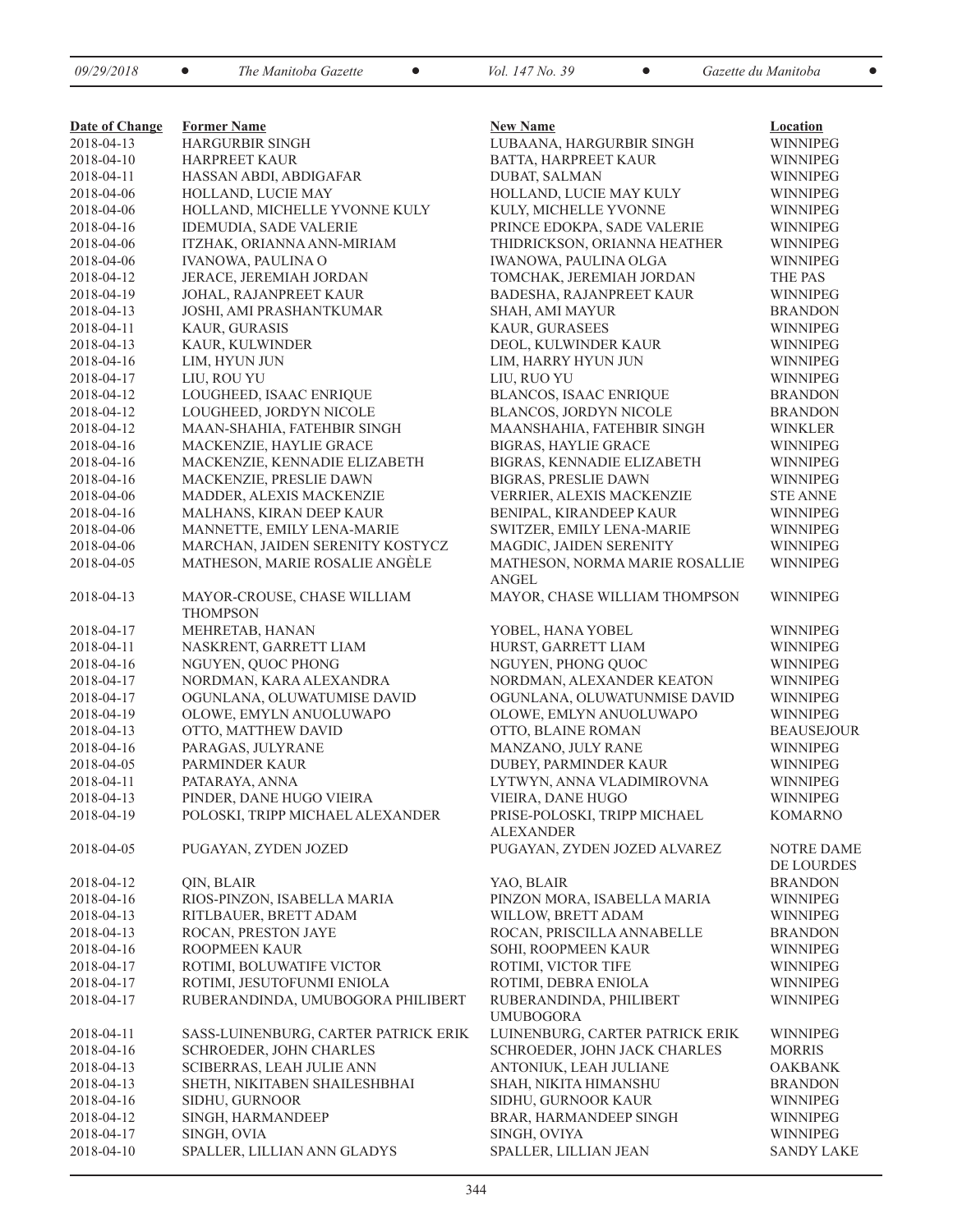| 09/29/2018 | T<br>Gazette<br>The Manitoba C | зG<br>VOI.<br>NO. | Gazette du Manitoba |  |
|------------|--------------------------------|-------------------|---------------------|--|
|            |                                |                   |                     |  |

| Date of Change | <b>Former Name</b>              | <b>New Name</b>                   | <b>Location</b>     |
|----------------|---------------------------------|-----------------------------------|---------------------|
| 2018-04-06     | SPROULE, CHANNING RICHARD       | TATES, CHANNING RICHARD           | <b>NAROL</b>        |
|                | <b>CHRISTOPHER</b>              | <b>CHRISTOPHER</b>                |                     |
| 2018-04-10     | THOMPSON, SOPHIA GRACE          | THOMPSON, ROBERT MOSHE            | <b>WINNIPEG</b>     |
| 2018-04-17     | TIWANA, MANPREET KUAR           | TIWANA, MANPREET KAUR             | <b>WINNIPEG</b>     |
| 2018-04-10     | TOMKINS FLANAGAN, CALLUM FINLAY | TOMKINS-FLANAGAN, EILENE FINLAY   | <b>WINNIPEG</b>     |
| 2018-04-06     | UCHALA, OKUNYI BOL              | TITO, BOL MAYUR                   | <b>WINNIPEG</b>     |
| 2018-04-06     | UKKONG, CRYSTAL JANE            | DARIO, CRYSTAL JANE               | <b>WINNIPEG</b>     |
| 2018-04-13     | VIEIRA PINDER, MIA AURELIA      | VIEIRA, MIA AURÉLIA               | <b>WINNIPEG</b>     |
| 2018-04-05     | WALOWSKI-PORTER, KATERINA JANE  | WALOWSKI, KATERINA JANE           | THE PAS             |
| 2018-04-11     | WARKA SOLOMON KAHSAY            | <b>SOLOMON, WARKA</b>             | <b>WINNIPEG</b>     |
| 2018-04-06     | WATSON-BOGE, LORI DAWN          | WATSON, LORI DAWN                 | <b>WINNIPEG</b>     |
| 2018-04-19     | WEENUSK, CONNOR STEWART         | ROBINSON, CONNOR STEWART          | <b>OXFORD HOUSE</b> |
| 2018-04-19     | WEENUSK, EVAN DRAKE ADAM        | ROBINSON, EVAN DRAKE ADAM         | <b>OXFORD HOUSE</b> |
| 2018-04-11     | WEIR, BEVERLEY DAWN             | <b>GURNEY-HAAS, BEVERLEY DAWN</b> | <b>WINNIPEG</b>     |
| 2018-04-06     | WILCE, JANET RIET               | VAN DEN BROEK, JANET RIET         | <b>SOUTHPORT</b>    |
| 2018-04-10     | WILSON, ERYN KATHLEEN THERESA   | WILSON, DEVEN STANLEY             | <b>WINNIPEG</b>     |

927-39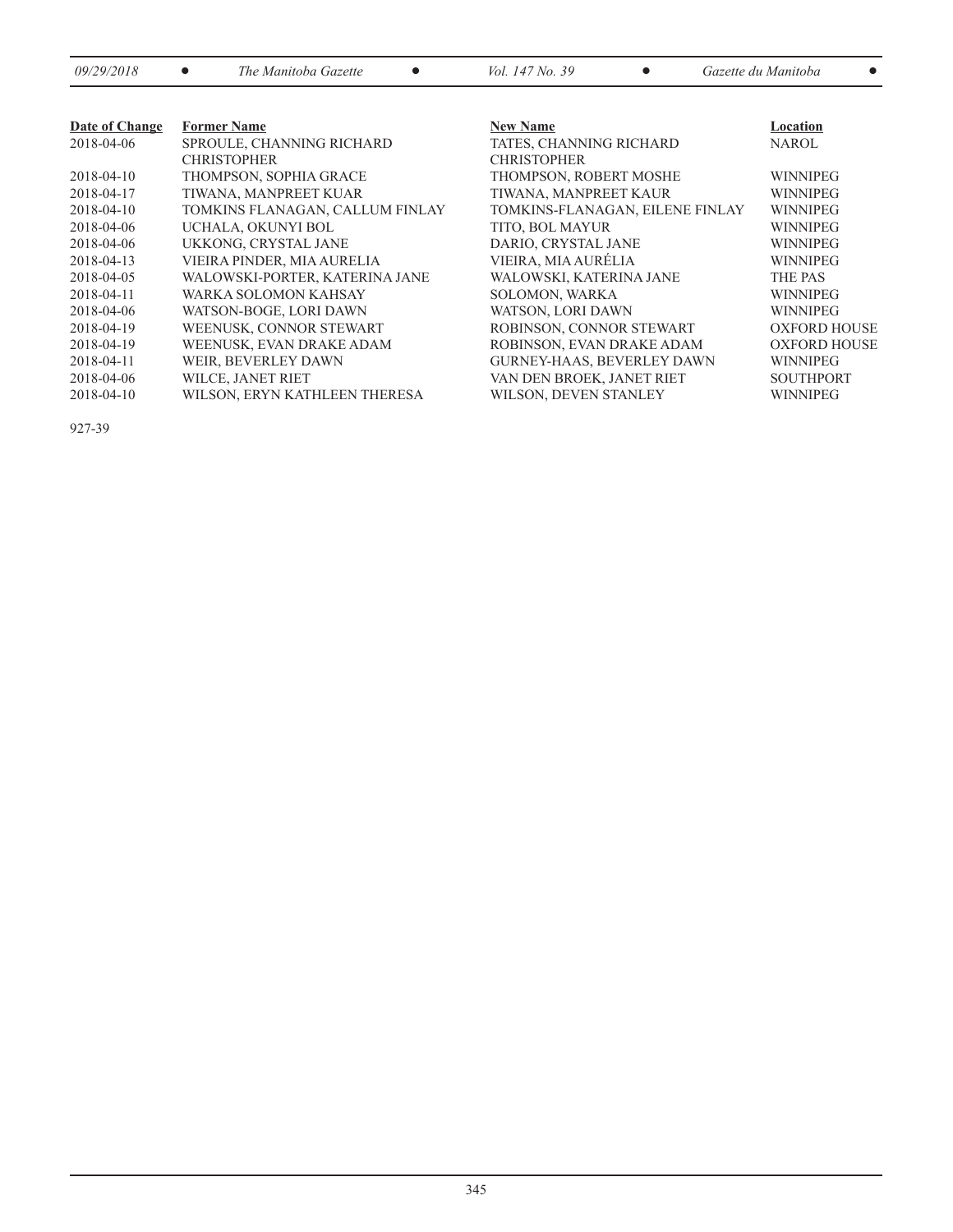| 09/29/2018 | The Manitoba Gazette | <i>Vol.</i> 147 No. 39 | Gazette du Manitoba |  |
|------------|----------------------|------------------------|---------------------|--|
|            |                      |                        |                     |  |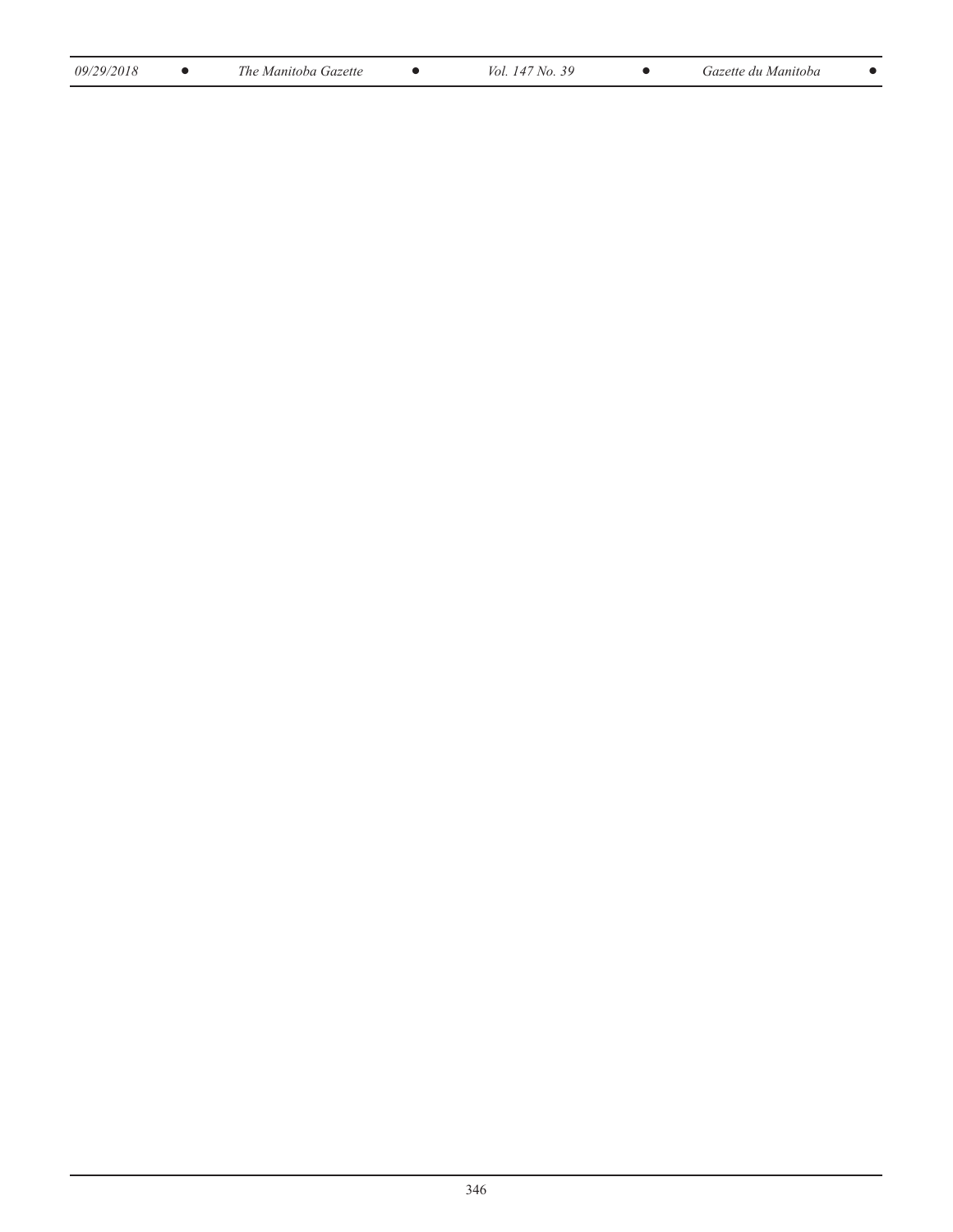#### **PUBLIC NOTICES**

#### **UNDER THE TRUSTEE ACT**

In the matter of the Estate of MIKE MARTIN ANDREWS, Late of Winnipeg, in Manitoba, Deceased.

All claims against the above noted Estate, duly verified by Statutory Declaration, must be filed with the undersigned at their offices, 9th Floor, 400 St. Mary Avenue, Winnipeg, Manitoba, R3C 4K5 (Attention: David C. King), on or before the 29th day of October, 2018.

Dated this 29th day of September, 2018.

928-39 Solicitors for the Executrix of the Estate

In the matter of the Estate of ZENAIDE CONCEICAO BENTO, Late of the City of Winnipeg, in Manitoba, Deceased.

TAYLOR McCAFFREY LLP

WDM $\alpha$  Law LLP

All claims against the above Estate, duly verified by Statutory Declaration, must be sent to the undersigned at 516 Bower Blvd., Winnipeg, MB, R3P 0L8, on or before the 26th day of October, 2018.

Dated at the City of Winnipeg, in Manitoba, this 20th day of August, 2018.

|            | ELEANOR L. ANDRES               |
|------------|---------------------------------|
| 905-38, 39 | Solicitor for the Administrator |

In the matter of the Estate of ARNOLD CORDA, Late of the City of Winnipeg, in Manitoba, Retired, Deceased.

All claims against the above Estate, duly verified by Statutory Declaration, must be filed with the undersigned at their offices, 300- 155 Carlton Street, Winnipeg, Manitoba, R3C 3H8, on or before the 31st day of October, 2018.

Dated at Winnipeg, Manitoba, this 18th day of September, 2018.

|        | WKIVIU LAW LLP              |
|--------|-----------------------------|
| 930-39 | Solicitors for the Executor |

In the matter of the Estate of IRENE ELSIE CROFTS, Late of the City of Winnipeg, in Manitoba, Deceased.

All claims against the above Estate, duly verified by Statutory Declaration, must be filed with the undersigned at their offices, 2500- 360 Main Street, Winnipeg, Manitoba, R3C 4H6, on or before the 26th day of October, 2018.

Dated at Winnipeg, Manitoba, this 14th day of September, 2018. PITBLADO LLP

|        | Attention: Nicole D. M. Hamilton |
|--------|----------------------------------|
| 931-39 | Solicitors for the Executor      |

In the matter of the Estate of DONIA MARGARET HAMEL, Late of the Hamlet of Menzie, in Manitoba, Deceased.

All claims against the above Estate, duly verified by Statutory Declaration, must be sent to the undersigned at 700-444 St. Mary Avenue, Winnipeg, Manitoba, R3C 3T1, on or before the 1st day of November, 2018.

Dated at the City of Winnipeg, in the Province of Manitoba, this 11th day of September, 2018.

MONK GOODWIN LLP Solicitors for the Administrator 932-39 with Will Annexed

In the matter of the Estate of ANTONI HEPPNER, Late of Winnipeg, Manitoba, Deceased.

All claims against the above Estate, supported by Statutory Declaration, must be sent to the attention of Marlene Klimchuk, Estates Administration, at 155 Carlton St., Suite 500, Winnipeg, MB, R3C 5R9, on or before the 23rd day of October, 2018.

Dated at Winnipeg, Manitoba, this 11th day of September, 2018. DOUGLAS R. BROWN

933-39 Public Guardian and Trustee of Manitoba

In the matter of the Estate of HEINRICH (HENRY) HILDEBRAND, Late of the City of Steinbach, in Manitoba, Deceased.

All claims against the above-mentioned Estate, supported by a Statutory Declaration, must be sent to the undersigned at 85 PTH 12 North, Steinbach, Manitoba, R5G 1A7, on or before the 18th day of October, 2018.

Dated at Steinbach, Manitoba, this 6th day of September, 2018. SMITH NEUFELD JODOIN LLP

85 PTH 12 North Steinbach, Manitoba, R5G 1A7 Attention: Gemma L. Brown 934-39 (Solicitors for the Executor)

In the matter of the Estate of JOAN DELORES JOHNSTON,

Late of the R. M. of East St. Paul, in the Province of Manitoba, Retired, Deceased.

Take notice that all claims against the above noted Estate, duly verified by Statutory Declaration, must be sent to the undersigned at 792 Pritchard Farm Road, Winnipeg, Manitoba, R2E 0B4, on or before the 30th day of October, 2018.

Dated at the City of Winnipeg, in Manitoba, this 17th day of September, 2018.

N. D. BODNARCHUK 929-39 Solicitor for the Executor

In the matter of the Estate of MARION ROSE LEAVENS-LAFORGE, Late of the City of Winnipeg, in the Province of Manitoba, Deceased.

Take notice that all claims against the above Estate, duly verified by Statutory Declaration, must be filed with the undersigned at their offices at 1864 Portage Avenue, Winnipeg, Manitoba, R3J 0H2, on or before the 29th day of October, 2018, after which date the Estate will be distributed having regard only to claims of which the Executor then has notice.

Dated at Winnipeg, Manitoba, this 20th day of September, 2018. CHAPMAN GODDARD KAGAN Solicitors for the Executor 942-39 Attn: Mindy R. Lofchick / Crystal T.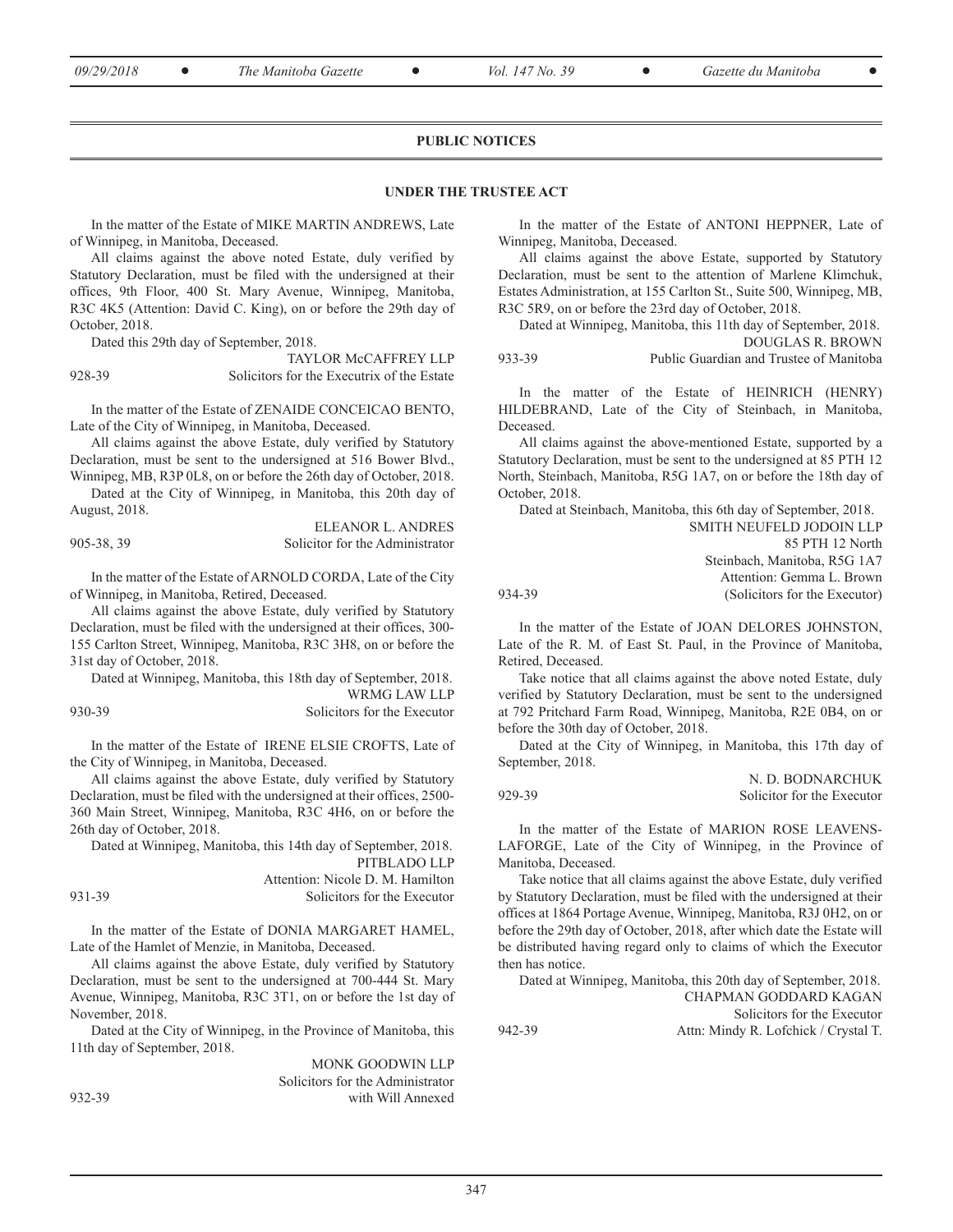| 09/29/2018 | The Manitoba Gazette | $147 NQ_{\odot}$<br>Vol.<br>$\frac{14}{2}$ | Gazette du Manitoba |  |
|------------|----------------------|--------------------------------------------|---------------------|--|
|            |                      |                                            |                     |  |

In the matter of the Estate of JEAN MAROWITCH, Late of Winnipeg, Manitoba, Deceased.

All claims against the above Estate, duly verified by Statutory Declaration, must be sent to the undersigned at 200-99 Scurfield Boulevard, Winnipeg, Manitoba, R3Y 1Y1, (Attention: M. L. Heinrichs) on or before the 29th day of October, 2018.

Dated at Winnipeg, Manitoba, this 20th day of September, 2018. HARRISON LAW OFFICE 944-39 Solicitor for the Estate

In the matter of the Estate of HARVEY LEE McINTYRE, Late of the City of Winnipeg, in the Province of Manitoba, Deceased.

All claims against the above Estate, duly verified by Statutory Declaration, must be filed with MLT Aikins LLP at their offices at 30th Floor, 360 Main Street, Winnipeg, Manitoba, R3C 4G1, on or before the 29th day of October, 2018.

Dated at Winnipeg, Manitoba, this 17th day of September, 2018. MLT AIKINS LLP Attention: David Carrick 935-39 Solicitors for the Executor

In the matter of the Estate of LORNA JEANETTE McINTYRE, Late of the City of Winnipeg, in the Province of Manitoba, Deceased.

All claims against the above Estate, duly verified by Statutory Declaration, must be filed with MLT Aikins LLP at their offices at 30th Floor, 360 Main Street, Winnipeg, Manitoba, R3C 4G1, on or before the 29th day of October, 2018.

| Dated at Winnipeg, Manitoba, this 17th day of September, 2018. |  |
|----------------------------------------------------------------|--|
| MLT AIKINS LLP                                                 |  |
| <b>Attention: David Carrick</b>                                |  |
| 936-39<br>Solicitors for the Executor                          |  |

In the matter of the Estate of ROSE PUCHNIAK, Late of the City of Winnipeg, in Manitoba, Deceased.

All claims against the above Estate, duly verified by Statutory Declaration, must be filed with the undersigned at their offices, 2500- 360 Main Street, Winnipeg, Manitoba, R3C 4H6, on or before the 26th day of October, 2018.

Dated at Winnipeg, Manitoba, this 14th day of September, 2018. PITBLADO LLP Attention: Aaron Maister

937-39 Solicitors for the Executor

In the matter of the Estate of MURIEL ROSE SNARR, Late of Fisher Branch, in Manitoba, Deceased.

All claims against the above Estate, duly verified by Statutory Declaration, must be filed with the undersigned at their offices, P. O. Box 1400, Stonewall, Manitoba, R0C 2Z0, on or before the 29th day of October, 2018.

Dated at Stonewall, Manitoba, this 13th day of September, 2018. GRANTHAM LAW OFFICES 943-39 Solicitor for the Executors

In the matter of the Estate of FREDERICK ERNEST STOCK, Late of Winnipeg, Manitoba, Deceased.

All claims against the above Estate, supported by Statutory Declaration, must be sent to the attention of Gord Stock, 167 Millwood Meadow, Winnipeg, Manitoba, R2C 4W1, on or before the 10th day of November, 2018.

Dated at Winnipeg, Manitoba, this 29th day of September, 2018. GORD STOCK 167 Millwood Meadow

|        | 10/MIIIwood Meadow          |
|--------|-----------------------------|
|        | Winnipeg, Manitoba, R2C 4W1 |
| 938-39 | Executor                    |
|        |                             |

In the matter of the Estate of ROMAN JAMES STOYKO, Late of the City of Winnipeg, in the Province of Manitoba, Deceased.

All claims against the above mentioned Estate, supported by a Statutory Declaration, must be sent to the undersigned on or before the 30th day of October, A.D. 2018.

|        | THE LAW OFFICE OF ROBLIN WEST LAW |
|--------|-----------------------------------|
|        | 5905B Roblin Blyd.                |
|        | Winnipeg, Manitoba, R3R 0G8       |
|        | Attention Don K. O'Hara           |
| 939-39 | (Solicitor for the Executor)      |
|        |                                   |

In the matter of the Estate of FERDINAND WALTER VAN DE WALLE, Late of the Postal District of Cypress River, in Manitoba, Deceased.

All claims against the above Estate, duly verified by Statutory Declaration, must be filed with the undersigned at 351 Main Street, Box 279, Manitou, Manitoba, R0G 1G0, within thirty (30) days of the date of this publication.

Dated at the Town of Manitou, in Manitoba, this 12th day of September, 2018.

McCULLOCH MOONEY JOHNSTON SELBY LLP

|        | Attention: Andrew D. Hnatiuk |
|--------|------------------------------|
| 940-39 | Solicitor for the Executors  |

In the matter of the Estate of LYNDA LEE WILSON, Late of the City of Winnipeg, in the Province of Manitoba, Deceased.

All claims against the above Estate, duly verified by Statutory Declaration, must be filed with the undersigned at the law office of Olschewski Davie at 590 Main Street, Winnipeg, Manitoba, R3B 1C9, on or before Friday, the 9th day of November, 2018.

Dated at Winnipeg, Manitoba, this 20th day of September, 2018.

OLSCHEWSKI DAVIE Attention: Ian J. Laxer 945-39 Solicitors for the Estate